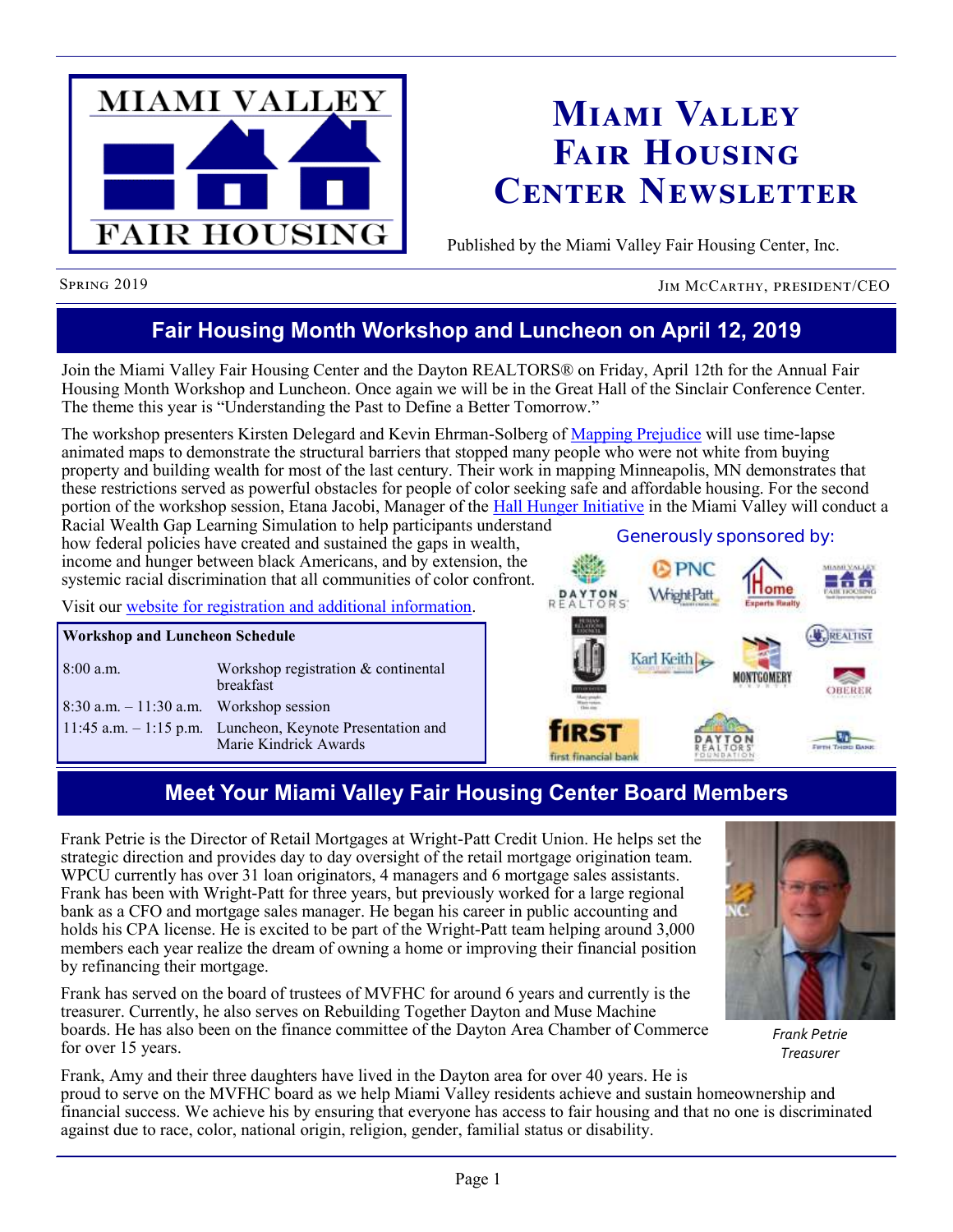### **Fair Housing Update: Reasonable Accommodations and the Screening Process**

Treating everyone so that that have the opportunity to use and enjoy the dwelling is a best practice. Housing professionals should have a flexible screening process made up of both 1. Standardized Procedures and 2. Individual Assessments. When working with people with disabilities this is extremely important. Fair Housing laws give people with disabilities the option of requesting exceptions to rules, policies, procedures and activities that are called requests for reasonable accommodations. A few tips from HUD on this process are:

- Should be considered on a case by case basis cannot have a "one size fits all approach"
- Can happen before or during tenancy
- Housing provider must be prompt in response by immediately entering into interactive dialogue with requester

When processing a Request for Reasonable Accommodations/Reasonable Modifications (RA/RM), developing a standard procedure is a best practice.

- You are happy to process the request for a disability-related need
- Forms that can be used to facilitate the request
- What exactly is being requested?
- Does request warrant a third-party verification?
- Talk about who pays if that is a consideration of the request
- When a decision will be made if not made at time of request
- Other allowable requirements particular to your process, e.g. your firm prefers to do construction to keep costs down

In some cases, a housing provider must consider alternative screening criteria to enable an applicant with a disability to establish eligibility. Some applicants may have special needs due to their disabilities, so simply treating them the same as others may not ensure that they have an equal opportunity to use and enjoy the housing. Several alternative criteria examples are:

- Allowing a co-signer or third-party payee
- Waiving a garnishment income requirement for those receiving SSI/SSDI
- Waiving an employment requirement for those receiving fixed disability benefits
- Overlooking past tenancy, credit, and/or criminal issues if the issues are related to the person's disability and have been or will be mitigated
- Giving a reserved parking place when all other spaces are not reserved
- Allowing a service animal in a no-pets facility

*Go to [www.mvfairhousing.com/rental.](http://www.mvfairhousing.com/rental) Click on Links to HUD Policies and go to the Joint Statements on Reasonable Accommodations and Reasonable Modifications. Information collected from these sources by John Zimmerman, VP Miami Valley Fair Housing Center for this article.*

### **Fair Housing Update: Welcoming People with a Criminal History**

In April 2016 HUD released guidance on the use of criminal history in screening and management practices for residential housing providers. The guidance included:

- "While having a criminal record is not a protected characteristic under the Fair Housing Act, criminal historybased restrictions on housing opportunities violate the Act if, without justification, their burden falls more often on renters or other housing market participants of one race or national origin over another (i.e., discriminatory effects liability)."
- "Additionally, intentional discrimination in violation of the Act occurs if a housing provider treats individuals with comparable criminal history differently because of their race, national origin or other protected characteristic (i.e., disparate treatment liability)."

On the second bullet: HUD has evidence that some leasing agents coach white applicants only on how to get around their company policies that might impact one's decision on eligibility such as having a felony. The guidance says this is illegal. Bullet one can be viewed through the lenses of an example that came in the form of an email:

"I have a question for you. We had a phone call today from a woman that has a felony. She proceeded to tell us